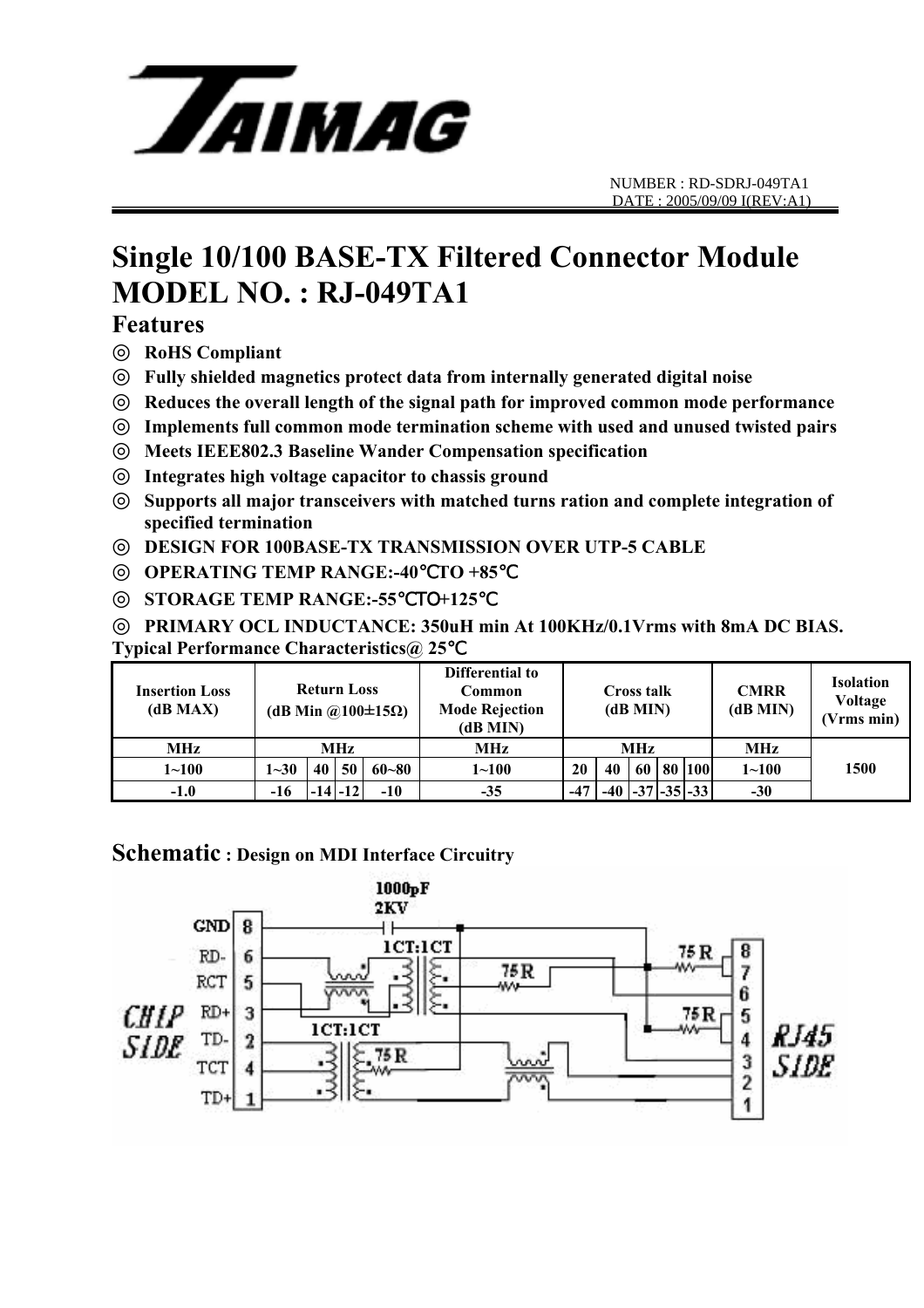

NUMBER : RD-SDRJ-049TA1 DATE : 2005/09/09 I(REV:A1)

# **MODEL NO. : RJ-049TA1**<br>Dimension: mm<br>TOLE

TOLERANCE:  $\pm 0.15$  (unless otherwise specified)







RECOMMENDED P.C.B LAYOUT COMPONENT SIDE OF BOARD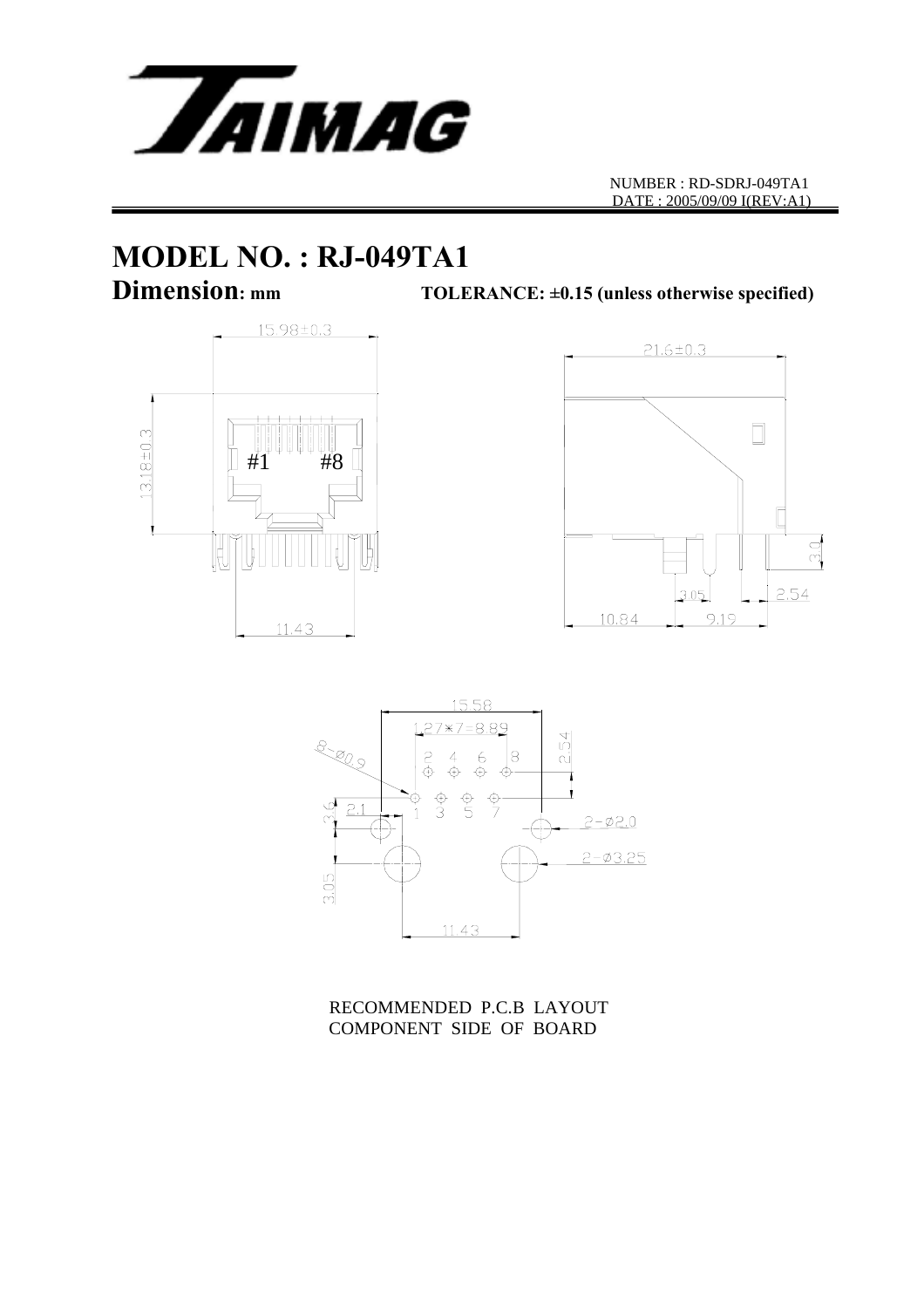

# **MODEL NO. : RJ-049TA1 Ordering Information**



# **Requirements**:

## **1. Design and Construction**

 **Product shall be of design, construction and physical dimensions specified on applicable product drawing.** 

## **2. Materials and Finish**

 **A. Contact:** 

 **RJ Contact : Phosphor Bronze, Thickness=0.30mm** 

 **Finish :Contact Area : 6µ"min. Gold over 50µ"min. Nickel** 

**RJ Joint Contact : Phosphor Bronze, Thickness=0.3mm** 

 **Finish : 80µ"min. Sn over 50µ"min. Nickel** 

- **B. Plastic Part :** 
	- **(1) Set Housing : Thermoplastic, PBT, Black UL FILE NO. : E107536 Manufacturer : SHIKONG SYNTHETIC FIBERS CORP. Grade : E202G30BK Flame Class : UL 94V-0**
	- **(2) Insert : Thermoplastic, PBT, Black UL FILE NO. : E107536 Manufacturer : SHIKONG SYNTHETIC FIBERS CORP. Grade : E202G30BK Flame Class : UL 94V-0**
	- **(3) Spacer : Thermoplastic, PBT, Black UL FILE NO. : E107536 Manufacturer : SHIKONG SYNTHETIC FIBERS CORP. Grade : E202G30BK Flame Class : UL 94V-0**